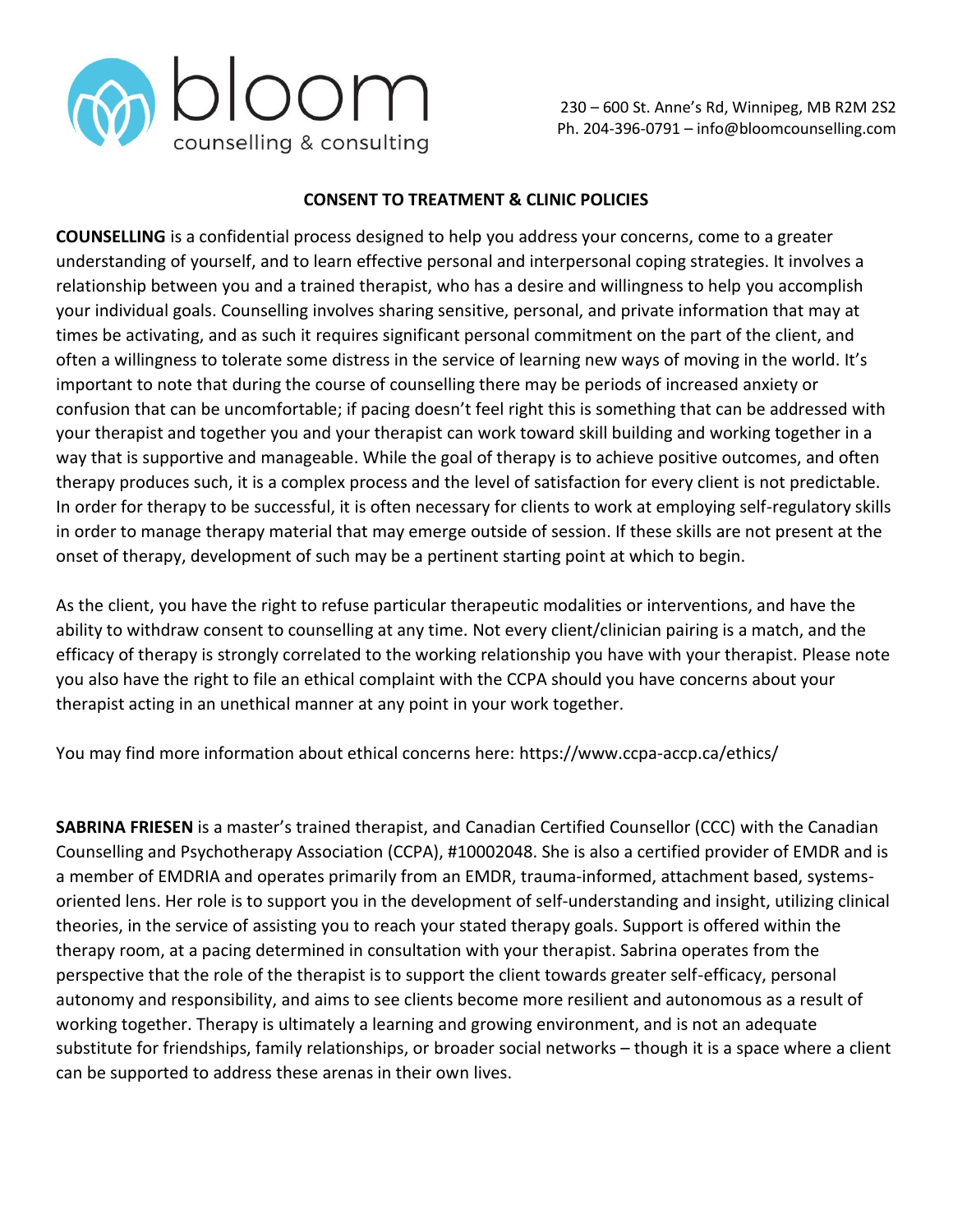

### **CONFIDENTIALITY:**

- Information shared in counselling or consulting sessions is confidential, and will not be shared with others without your written permission and informed consent. Your therapist will not share anything about you, or even that you were present at session without your explicit consent – and as such requires written authorization to share information with third party payees, doctors, etc.
- Personal information and session notes will be stored in a locked filing cabinet. As per industry standards, notes will be kept for 7 years – at which time inactive client files will be securely disposed of.
- As part of professional development, your therapist regularly consults with a supervisor and EMDR consultant. Supervisory relationships are also covered by limits of confidentiality, and personal details are kept to a minimum.

### **LIMITS TO CONFIDENTIALITY:**

- If you share desires or plans to cause serious harm or death to yourself that your therapist believes could be carried out in the near future, your therapist is required to take steps to ensure you are safe. This may mean breaking confidentiality.
- If you share about intent to cause serious harm or death to someone else who can be identified, or if you disclose information that suggests you are presently causing harm to another, your therapist may be required to disclose such intent or actions to appropriate parties, and may request assistance from other agencies or authorities to ensure that the safety of others is upheld.
- In the event that session notes are requested as part of legal proceedings, your therapist would be required to share documentation that is pertinent to the request.
- Please note that phone calls or emails are not guaranteed to be entirely confidential. By electing to communicate via these platforms, you are acknowledging that you understand the unsecure nature of these forms of communication.
- In the event of an emergency that prevents your therapist from managing her affairs, all professional matters will be handled confidentially by Alana Buller of Whole Heart Counselling Therapy, a fellow CCPA certified therapist and professional power of attorney for Sabrina Friesen.

# **SOCIAL MEDIA & THE THERAPEUTIC RELATIONSHIP:**

In an effort to build strong, trusting relationships  $-$  it is necessary to address social media at the onset of therapy. Please note that social media is not secure form of communication, and Sabrina will not engage in clinical dialogue with clients via social media platforms (ie: Instagram, Facebook Messenger, Twitter, etc.).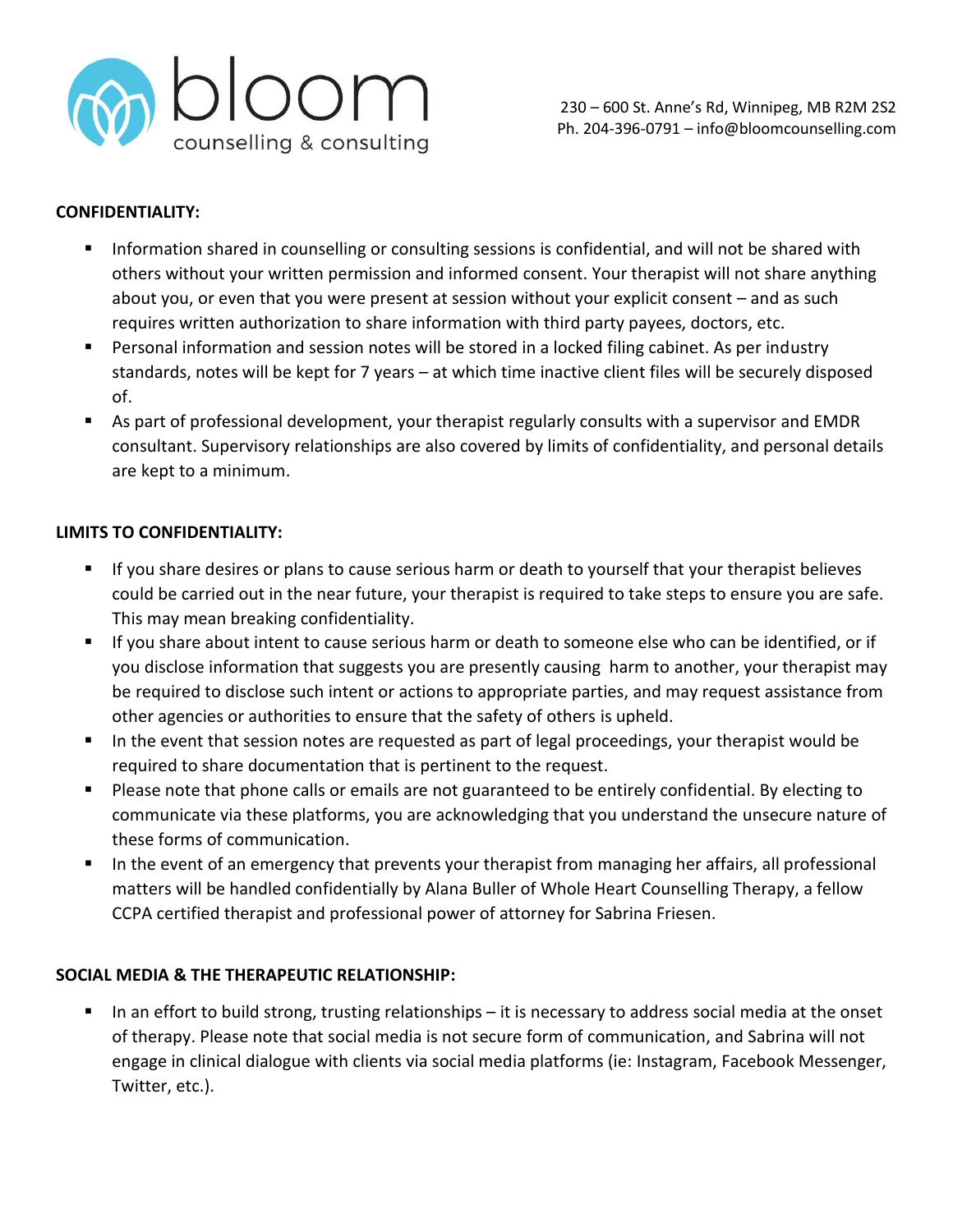

- Clients are welcome to follow or engage public social media pages, yet it is acknowledged that Sabrina is utilizing those pages for marketing or professional purposes – and not operating in those spaces as your counsellor. As such, it is requested that clients choose to address therapy concerns in session, by phone, or via email for quick, administrative issues.
- Sabrina will not follow or friend clients, nor accept friend requests from clients on any social media platforms (Facebook, Twitter, Instagram, LinkedIn, etc).
- Public posts or thoughts shared on social media platforms are personal reflections of Sabrina, and not an avenue of communicating to or about clients. While content of a post may or may not resonate with your own personal journey, please note that posts are not about clients or their specific work. If you find content online problematic, Sabrina would invite you to bring that up in session – or unfollow so that social media does not interfere in your therapeutic work.
- Please be advised that Sabrina will not use search engines to gather additional data about her clients, barring situations where life-threat/emergency warrants such action. Should clients find themselves in possession of information about Sabrina gleaned from an online search that hinders the therapeutic relationship, it is recommended to address such concerns within the therapy room.

# **EMERGENCIES**

- Please note that Sabrina is not available for emergencies outside of session. In the event of a mental health emergency, it is recommended to contact Klinic's emergency line at (204) 786-8686 or go to your nearest ER, or the Crisis Response Center at 817 Bannatyne Avenue at Health Sciences Center in Winnipeg.
- In the event of recurrent emergency situations, please notify Sabrina in session and the development of adequate supports and stabilization skills will be addressed within therapy, and the pace of therapy may be adjusted to accommodate safety outside of session.

### **COMMUNICATION**

- Two way communication about therapy related content is expected to take place within the therapy room. In the event of scheduling issues or administrative questions, email or a phone message can be appropriate – though responses may not be received with immediacy.
- **EXED** Invoices and appointment reminders are sent via email; should this pose any concerns for you please address this with Sabrina.
- At times, articles or relevant follow up data may be sent via email by Sabrina, with client permission.
- As part of responsible EMDR therapy, particularly at the beginning of processing work, Sabrina may invite clients to follow up via phone or email after a session *should concerns or anything out of the ordinary arise* in the wake of processing. This ensures client safety and wellbeing as we undertake and establish a rhythm with a new therapeutic modality.